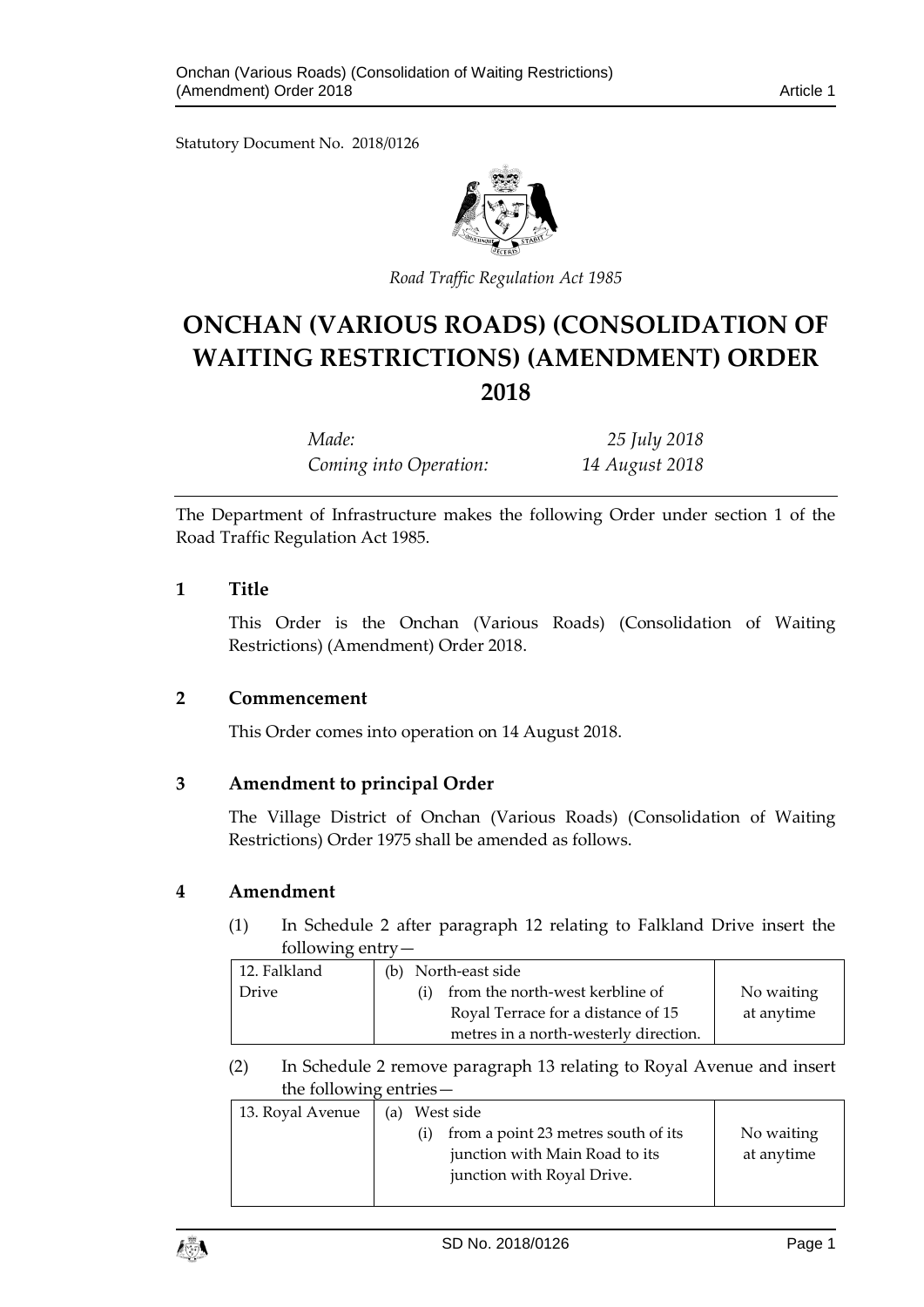| (b) |      | East side                                  |            |
|-----|------|--------------------------------------------|------------|
|     | (i)  | from its junction with Central Drive       | No waiting |
|     |      | in a southerly direction for a             | at anytime |
|     |      | distance of 35 metres.                     |            |
|     | (ii) | from the entrance to Royal Court           | No waiting |
|     |      | northwards for a distance of 38<br>metres. | at anytime |
|     |      | (iii) from its junction with Main Road     | No waiting |
|     |      | southwards for a distance of 36<br>metres. | at anytime |
|     |      | (iv) from the entrance to Royal Court      | No waiting |
|     |      | southwards for a distance of 15<br>metres. | at anytime |
|     | (v)  | for a distance of 6 metres fronting        | No waiting |
|     |      | property numbered 130.                     | at anytime |
|     |      | (vi) from a point 75 metres north-east of  |            |
|     |      | the northern kerbline of Port Jack for     | No waiting |
|     |      | a distance of 6 metres in a northerly      | at anytime |
|     |      | direction.                                 |            |
| (c) |      | North-west side                            |            |
|     | (i)  | from the north-east kerbline of Royal      | No waiting |
|     |      | Avenue West for a distance of 20           | at anytime |
|     |      | metres in a north-easterly direction.      |            |
|     | (ii) | from a point 31 metres north-east of       | No waiting |
|     |      | the northern kerbline of Port Jack for     | at anytime |
|     |      | a distance of 98 metres in a northerly     |            |
|     |      | direction.                                 |            |
| (d) |      | South side                                 |            |
|     | (i)  | from the north kerbline of Port Jack       | No waiting |
|     |      | for a distance of 28 metres in a north-    | at anytime |
|     |      | easterly direction.                        |            |

(3) In Schedule 2 after paragraph 16 relating to King Edward Road insert the following entries—

| 16. King Edward |     | (b) South-east side                   |            |
|-----------------|-----|---------------------------------------|------------|
| Road            | (i) | from the rear boundary of Nos. 45     | No waiting |
|                 |     | and 46 Sea Cliff Road for a distance  | at anytime |
|                 |     | of 40 metres in a south-westerly      |            |
|                 |     | direction.                            |            |
|                 | (i) | from a point 77 metres opposite the   | No waiting |
|                 |     | western kerbline of Royal Terrace for | at anytime |
|                 |     | a distance of 50 metres in a south-   |            |
|                 |     | westerly direction.                   |            |

# (4) In Schedule 2 remove paragraph 17(a)(iv) relating to Port Jack and insert the following entry—

| 17. Port Jack | (b) North side                       |            |
|---------------|--------------------------------------|------------|
|               | from the east kerbline of Royal      | No waiting |
|               | Avenue for a distance of 2 metres in | at anytime |
|               | an easterly direction.               |            |

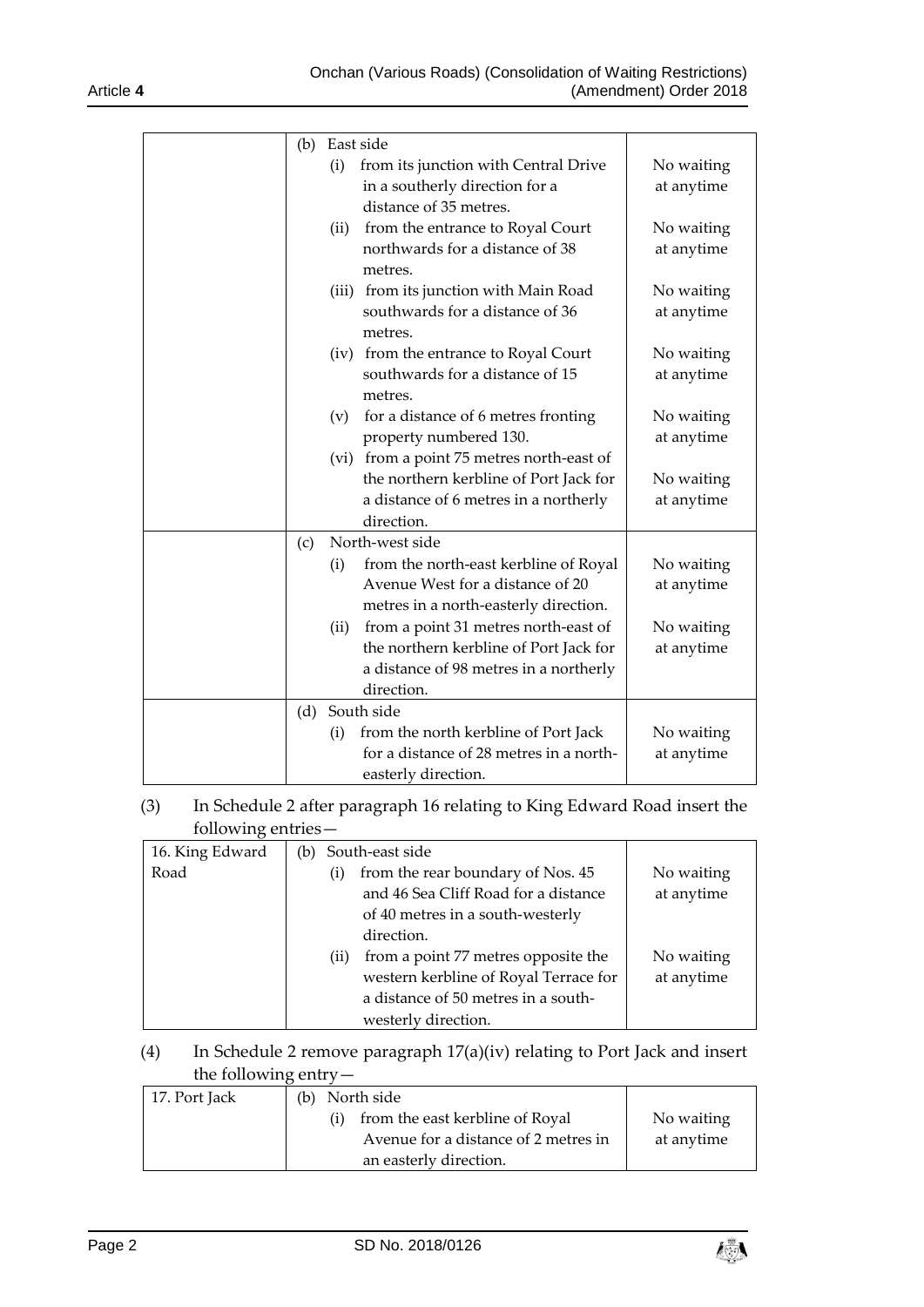(5) In Schedule 2 after paragraph 41 relating to Royal Terrace insert the following entries—

| 41. Royal Terrace |     |     | (b) North-west side                   |            |
|-------------------|-----|-----|---------------------------------------|------------|
|                   |     | (i) | from the south-west kerbline of       | No waiting |
|                   |     |     | Falkland Drive for a distance of 9    | at anytime |
|                   |     |     | metres in a south-westerly direction. |            |
|                   | (c) |     | South-east side                       |            |
|                   |     | (i) | from a point opposite the north-      | No waiting |
|                   |     |     | eastern kerbline of Falkland Drive    | at anytime |
|                   |     |     | for a distance of 22 metres in a      |            |
|                   |     |     | south-westerly direction to opposite  |            |
|                   |     |     | the boundary of Nos. 7 and 8 Royal    |            |
|                   |     |     | Terrace.                              |            |
|                   |     | (i) | from a point 99 metres north-east of  | No waiting |
|                   |     |     | the north-eastern kerbline of King    | at anytime |
|                   |     |     | Edward Road for a distance of 8       |            |
|                   |     |     | metres in a north-easterly direction. |            |

(6) In Schedule 2 remove paragraph 43(a)(i) relating to Sea Cliff Road and insert the following entry—

| 43. Sea Cliff Road | (b) North-west side                   |            |
|--------------------|---------------------------------------|------------|
|                    | from the south-east kerbline of King  | No waiting |
|                    | Edward Road for a distance of 210     | at anytime |
|                    | metres in a north-easterly direction. |            |

Signed by authority of the Minister for Infrastructure

#### **MADE 25 JULY 2018**

**TIM COWIN** *Highway Services*